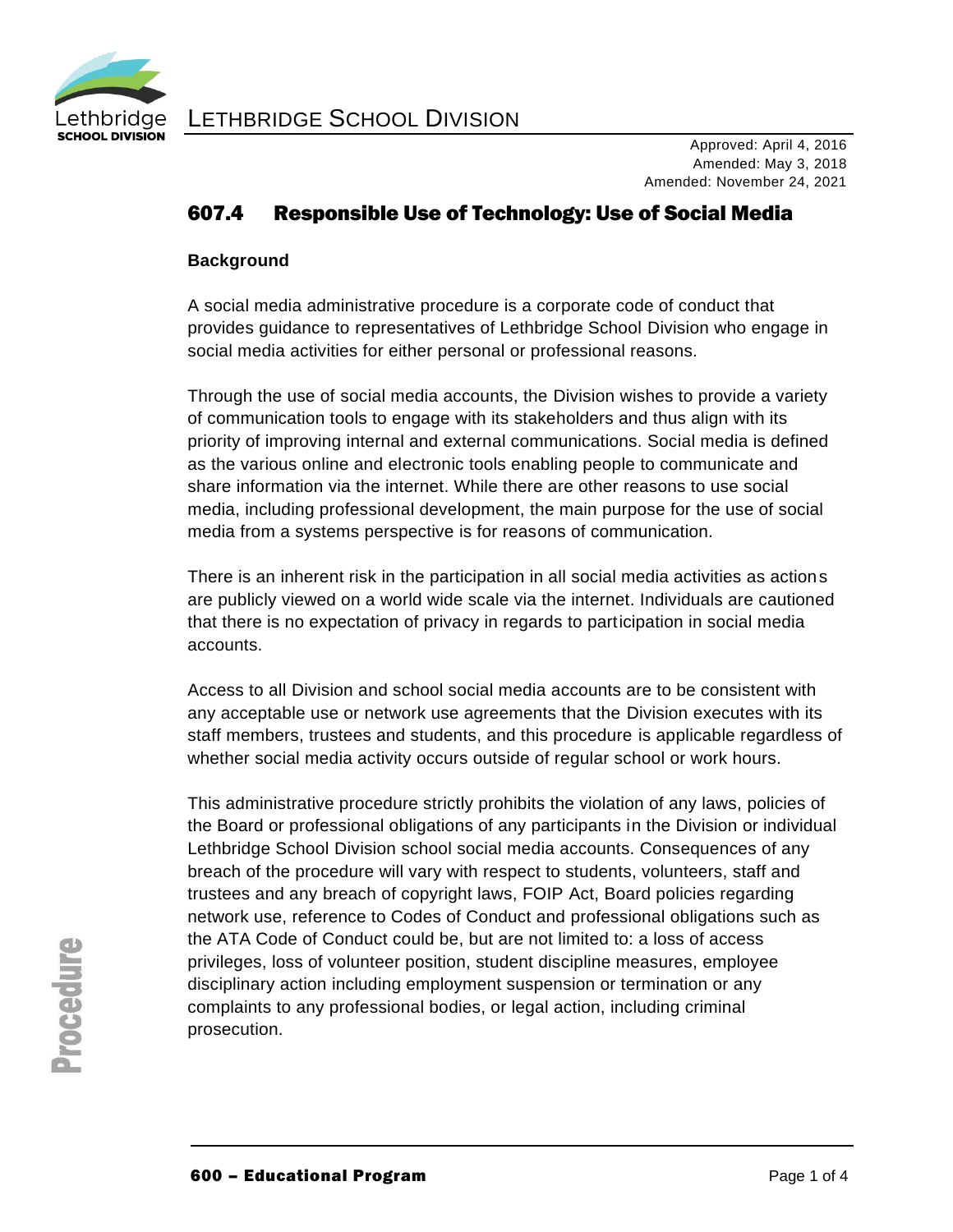

# 607.4 Responsible Use of Technology: Use of Social Media, cont'd..

### **Procedures**

- 1. Social media is intended to complement Lethbridge School Division and school websites. Whenever possible, accepted linking practices should be used that can update social media sites when sections of the school's website are updated.
- 2. Recommended updates for social media accounts include but are not limited to school news, sporting event results, calendars of events, photos from school and extra-curricular events, items of educational or social interest, links to newspaper stories, and good news or celebrations in regards to the school, students, staff or Division.
- 3. Division approved school-based social media accounts shall be administered and monitored through a social media management system by the Communications Officer and school leader or designate.
	- 3.1. All schools shall provide login information and passwords associated with all social media pages and sites to the Communications Officer, as well as the names of staff who have access to this information. With respect to Facebook, rather than provide usernames and passwords, the Communications Officer shall be accepted as a site administrator.
	- 3.2. The Communications Officer may request administrative status on any school-based social media account.
	- 3.3. All Lethbridge School Division staff are responsible for representing Lethbridge School Division in a positive light.
	- 3.4. Strong passwords shall be used. Account administrators are required to log off when editing of the account is completed or shall ensure devices will lock in a reasonable time to ensure security of the device and the integrity of the social media site and network.
- 4. All postings, including photos, are subject to applicable provincial legislation and Lethbridge School Division FOIP policies and procedures at all times.
	- 4.1. Any names or pictures that are used need to have proper permissions granted prior to publication on any social media site.
	- 4.2. Users of social media will comply with all copyright laws.
	- 4.3. Social media accounts should be updated regularly to keep the site engaging.
	- 4.4. Accounts may be created to promote and/or advertise daily activities or events as school administration sees fit.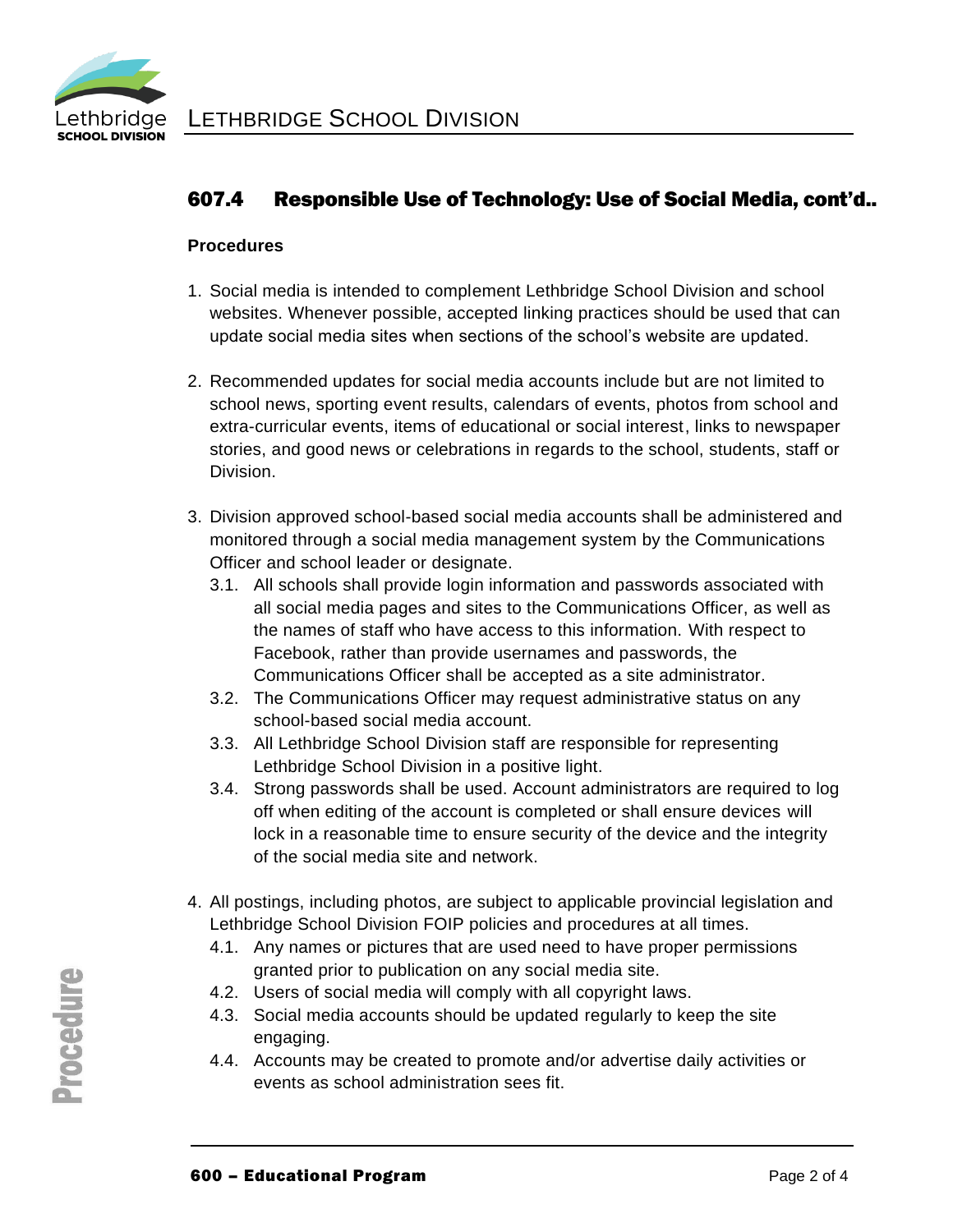

# 607.4 Responsible Use of Technology: Use of Social Media, cont'd..

- 5. Account administrators and the Communications Officer or designate reserve the right to delete or remove any posting, photo, comment or mention that violates the polices of Lethbridge School Division or is degrading, discriminatory, defamatory or offensive in any manner or brings the reputation of anyone, the school or the Division into disrepute.
	- 5.1. All social media accounts must be monitored by the school account administrators on a regular basis to ensure appropriateness of comments.
	- 5.2. Reasons for removal of a post or discussion may be done at the Communication Officer's or School Leader's discretion with an acknowledgment noted of why the retraction was necessary.
	- 5.3. The Communications Officer will monitor social media sites when alerted of a potential issue.
- 6. Comments or confidential information are not to be posted on Division approved accounts on anything related to legal matters, subjects deemed controversial, Division policy/procedures, contractual matters or a crisis situation. If in doubt about information to be posted, users are to err on the side of caution by not posting and checking with the Division's FOIP Coordinator.
- 7. Division approved social media accounts shall include the following disclaimers on their sites for purposes of transparency and accountability to our stakeholders:

*Ensure that posts are respectful to our Lethbridge School Division community and are consistent with our policies and procedures. Individuals who do not follow the guidelines below will have their posts removed and/or be blocked from the sites:*

- *Obscene, racial or disrespectful comments, posts and visuals will not be allowed.*
- *Comments that are abusive, hateful or intended to defame anyone or any organization will not be permitted.*
- *Users participate at own risk, taking personal responsibility for comments, username and any information provided.*
- *Message the account or school administrator regarding personnel issues rather than using social media.*